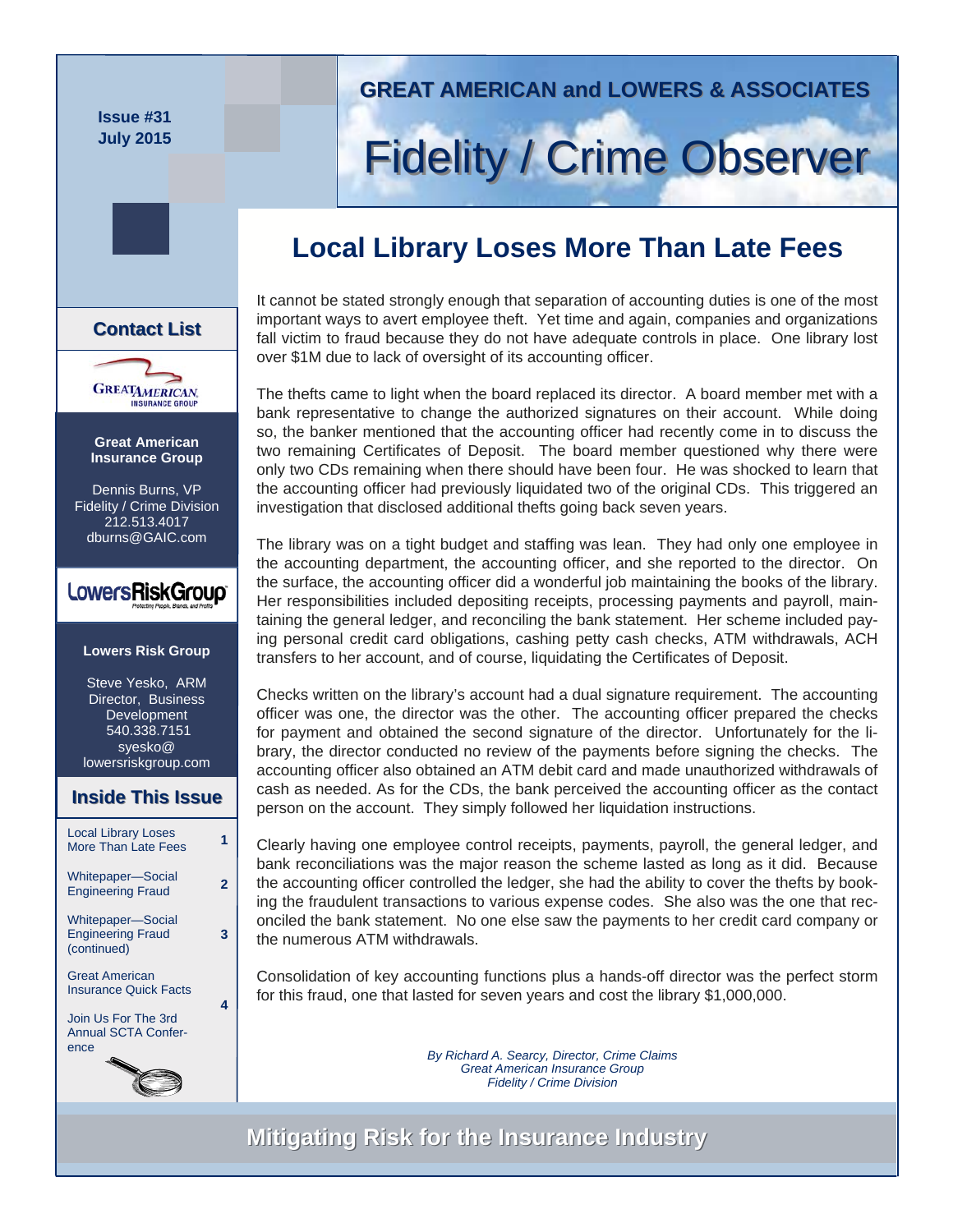Fidelity / Crime Observer

## **Whitepaper— Social Engineering Fraud: Loss Prevention & Control Guidelines**

The following excerpts are from the whitepaper recently published by Lowers Risk Group entitled *Social Engineering Fraud: Loss Prevention & Control Guidelines.* Casino, gaming, and resort operations are not exempt from social engineering fraud scams. Take the best defense against social engineering fraud by understanding its methodology and developing a comprehensive security policy. This white paper covers the fundamentals of social engineering and provides the necessary tools for preventing loss within any organization.

\*\*\*\*\*\*\*\*\*\*\*\*\*\*\*\*\*\*\*\*\*\*\*\*\*\*\*\*\*\*\*\*\*\*\*\*\*\*\*\*\*\*\*\*\*\*\*\*\*\*\*\*\*\*\*\*\*\*\*\*\*\*\*\*\*\*\*\*\*\*\*\*\*

#### SOCIAL The clever manipulation of the natural human tendency to trust.

### **Background**

In the context of information security, human-based Social Engineering, otherwise known as "human hacking" is defined as the art of influencing people to disclose information and to get them to act inappropriately. Some criminals consider it much easier to abuse a person's trust than to use technical means to hack into a secured computer system, mostly because they have learned how to coerce their targets into giving them information by exploiting certain qualities in human nature. To do this, they use various forms of communication such as email, the Internet, the telephone, and even face-toface interactions, to perpetrate their scheme of defrauding and infiltrating companies. Social Engineering attacks can take many forms such as being both human and computer-based; however, security experts have recognized that most scams follow a four-stage method: Information Gathering, Relationship Development, Exploitation, then Execution.

**Some criminals consider it much easier to abuse a person's trust than to use technical means to hack into a secured computer system.** 

This methodology, along with the tendency for humans to be the "weakest link" in the security chain, creates a vulnerability that can have a serious operational impact. Since Social Engineering is such a real threat in today's workplace, it becomes essential for employees across an entire organization to be educated and trained on how to detect and prevent this type of fraud. There is also a need for companies to develop and implement specific policies (i.e. employee understanding of confidential and sensitive information and how to keep it safe) to prevent and respond to an attack. Companies must be cautious not to focus their efforts and security budgets entirely on defending against technical attacks from hackers and other electronic threats, thereby underestimating, or even entirely overlooking, the weakness posed by the human element.



A plan to mitigate the effect of Social Engineering attacks should be a part of any comprehensive security policy with a component that raises awareness among employees and educates those who are most vulnerable such as new hires, help desk personnel, contractors, executive assistants, human resource personnel, senior managers and executives, as well as information technology (IT) employees who handle technical and physical security.

According to a survey sponsored by Check Point Software Technologies in 2011, nearly half of the global businesses they contacted reported being the victim of one or more Social Engineering attacks that resulted in losses ranging anywhere from \$25,000 to \$100,000 per occurrence.

## **Methodology**

Social engineers use many different strategies for gathering information from their targets and some of the methodology used includes the tactics listed below:

**IVR/Phone Phishing (aka Vishing)—**This tactic involves a technical approach using an Interactive Voice Response (IVR) system to replicate a legitimate sounding message appearing to come from a bank or other financial institution directing the recipient to respond in order to "verify" confidential information.

*Continued on Page 3*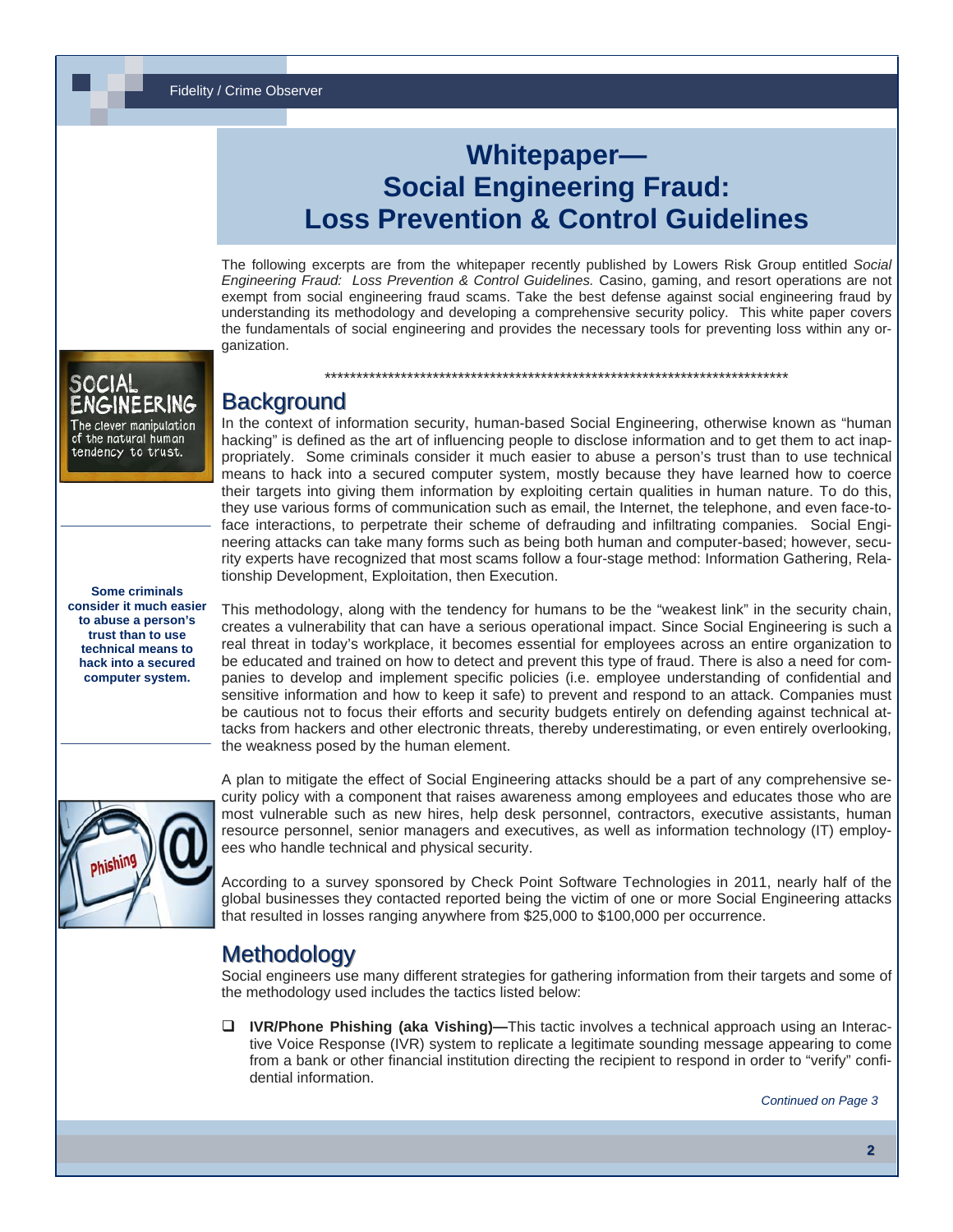Fidelity / Crime Observer

# **Whitepaper— Social Engineering Fraud: Loss Prevention & Control Guidelines**

*Continued from Page 2* 

- **Impersonation/Pretexting**—A common form of deception may involve an attacker using a believable reason to impersonate an authority, pretend to be a fellow employee, IT representative, or vendor in order to gather confidential or other sensitive information.
- **Phishing/Spam/Spearphishing**—Phishing can come in the form of a phone call or email from someone claiming to be in a position of authority asking for confidential information, such as a password. Phishing can also include sending emails to organizational contacts that contain malware designed to compromise computer systems or capture personal or private credentials.
- **SMS Phishing (aka SMSishing)**—This attack occurs when an SMS message is received that is purportedly sent from a reputable source, such as your bank, asking for personal details.
- **Bluesnarfing/Bluejacking**—Bluesnarfing is the unauthorized access of information from a wireless device through a Bluetooth connection. Both Bluesnarfing and Bluejacking exploit others' Bluetooth connections without their knowledge. Usually harmless, Bluejacking involves only the transmittal of data to the target device, whereas Bluesnarfing is the theft of information from the target device.
- **Trash Cover/Forensic Recovery**—Attackers collect information from discarded materials like old computer equipment (i.e. hard drives, thumb drives, DVD, and CDs) and company documents that were not disposed of securely.
- **Quid Pro Quo (Give and Take)**—An attacker makes random calls and offers his targets a gift or benefit in exchange for a specific action or piece of information with the goal of rendering some form of assistance so that the victim will feel obligated in some way.
- **Baiting**—A common method used in this type of attack involves leaving a malware-infected device such as a USB drive or CD/DVD at a location where an employee will come across it, and then out of curiosity will plug/load the infected device into their computer.
- **Tailgating/Direct Access**—This type of activity refers to attackers who gain unauthorized access to company premises by following closely behind an employee entering a facility or presenting themselves as someone who has business with the company. In this instance an attacker may state that they left their security credentials inside the facility or at home if challenged by an employee while entering the facility.
- **Diversion Theft**—The methodology in this attack involves misdirecting a courier or transport company; arranging for a package or delivery to be taken to another location.

## Why are Social Engineering Attacks So Successful? How to Recognize and Respond to An Attacker and More.

Select the title to download the complete, free, digital copy of the Social Engineering Fraud: Loss Prevention [& Control Guidelines](http://www.lowersriskgroup.com/lp/social-engineering-fraud) whitepaper. If you have questions about how Lowers Risk Group can assist your organization, we invite you to [talk to a risk management consultan](http://www.lowersriskgroup.com/contact/request-meeting.php)t.



**According to a survey conducted, nearly 50% of the businesses contacted were victims of Social Engineering attacks resulting in losses ranging from \$25K to \$100K per occurrence.**



**A plan to mitigate the effect of Social Engineering attacks should be a part of any comprehensive security policy with a component that raises awareness among employees and educates those who are most vulnerable.**